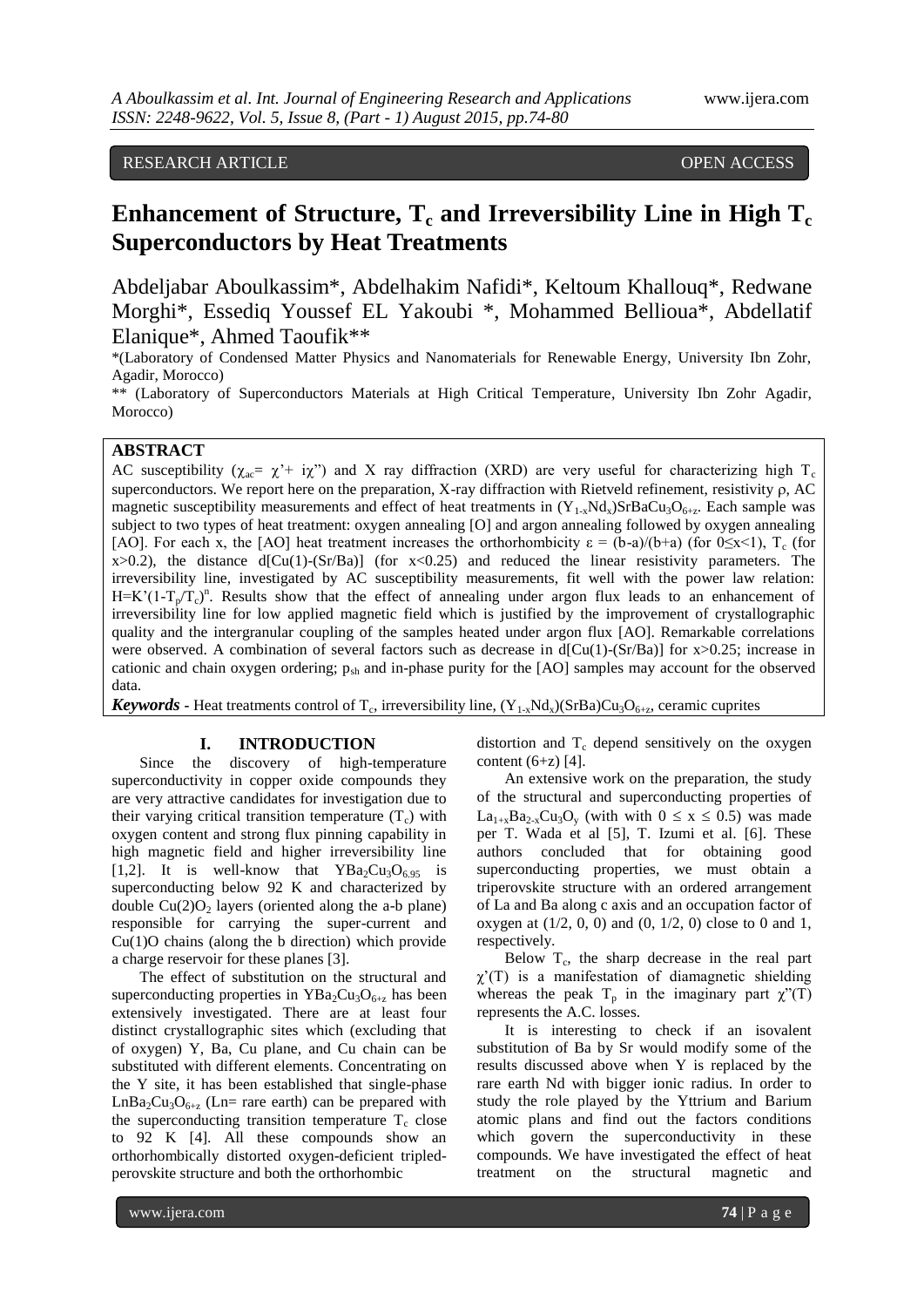superconducting properties of  $(Y_{1-x}Nd_x)SrBaCu_3O_{6+z}$  $(x=0, 0.2, 0.4, 0.5, 0.6, 0.8, 1)$ . Indeed we found that the influence of argon heat treatment on these properties depended on Nd content, x.

## **II. EXPERIMENTAL TECHNIQUES**

The polycrystalline samples have been prepared by solid-state sintering of the respective oxides and carbonates. The chemicals were of 99.999% purity except in the case of  $BaCO<sub>3</sub>$  which was 99.99% pure.  $Y_2O_3$ ,  $Nd_2O_3$ ,  $SrCO_3$ ,  $BaCO_3$  and CuO were thoroughly mixed in required proportions and calcined at 950°C in air for a period of 12-18 h. The resulting product was ground, mixed, pelletized and heated in air at 980°C for a period of 16-24 h. This was repeated twice. The pellets were annealed in oxygen at 450°C for a period of 60-72 h and furnace cooled. This was denoted as sample [O] for each x.

X-ray diffraction (XRD) data of the samples were collected with a Philips diffractometer fitted with a secondary beam graphite monochromator and using CuKα (40 kV/20 mA) radiation. The angle 2θ was varied from 20° to 120° in steps of 0.025°, and the counting time per step was 10 sec. The XRD specters were refined with Rietveld refinement.

Superconducting transitions were checked by measuring both the real  $(\chi')$  and the imaginary  $(\chi'')$ parts of the AC magnetic susceptibility as a function of temperature in a field of 0.11 Oe and at a frequency of 1500 Hz. In addition,  $\chi^2$  and  $\chi^2$  were measured in a static field  $(0 \lt H_{dc} \lt 1500e)$ superimposed on the AC field  $H_{ac} = 0.11$ Oe.

For each x, the same sample [O] was then heated in argon at 850°C for about 12h, cooled to 20°C and oxygen was allowed to flow instead of argon and the sample was annealed at 450°C for about 72h. This sample was denoted as [AO]. X-ray diffraction (XRD), Resistivity and AC susceptibility measurements were done on a part of this sample.

#### **III. RESULTS**

## **1. Real Part of the AC Magnetic Susceptibility and Crystalline Structure**

We note that our XRD patterns of all the samples allowed the clear identification of the orthorhombic splitting (witch mean an increase of the orthorhombicity), as well as the observation that some weak unidentified impurity peaks are eliminated in the samples [AO]. This indicates an improvement of crystallographic quality of the samples [AO] [7].

Since the same sample was used for both heat treatments, one can compare the diamagnetic response and note that screening current of the [AO] sample increased considerably compared to that of the [O] sample for each x. Let us now look at the amplitude of the real part  $\chi'(T)$  of the AC magnetic susceptibility in "Fig. 1 (a-b)"; of NdSrBaCu<sub>3</sub>O<sub>6+z</sub> as

a function of the temperature and heat treatment; at four fields  $H_{dc}$  (  $0 < H_{dc} < 126.5$  Oe ) which is nothing but the shielding effect S [8]. S represents the exclusion of magnetic flux by the sample in alternative dynamic mode. There was a remarkable improvement in the shielding effect in the case of the samples [AO] at all  $T < T_c$  and for any applied field  $H_{dc}$  [9].

The effect of [AO] heat treatment on  $T_c$  was remarkable. The temperature at which the diamagnetism sets in is taken as  $T_c$  and it was found to be dependent on the heat treatment employed. As seen in "Fig. 3" when x increase from 0 to 1,  $T_c$ 



Fig. 1: "(a,b)"  $\chi$ ' and "(c,d)"  $\chi$ " of NdSrBaCu<sub>3</sub>O<sub>6+z</sub> as a function of the temperature and heat treatment at five fields  $H_{dc}$  (  $0 < H_{dc} < 126.5$  Oe ).

decrease and the orthorhombicity ε decreases to 0 with a transition from orthorhombic to tetragonal structure at x=1.

For each x, the [AO] heat treatment makes increase T<sub>c</sub> (for  $x \ge 0.25$ ) and decreases it for  $x <$  $0.25$  as seen in the upper of "Fig. 2". A maximum of increase in  $T_c$  of 10 K was observed for  $x = 1$  [AO]. For each x, the [AO] heat treatment increased  $\varepsilon$  (for 0  $\leq$  x <1). The increase was maximum, from 2.23 10<sup>-3</sup> to 5.81  $10^{-3}$  for x=0.6.

The temperature transition in high-temperature superconductors depends strongly on the density  $p_{Sh}$ of holes by  $CuO<sub>2</sub>$  superconducting planes [10]. We deduced  $p_{Sh}$  from the under saturation zone of the universal relation  $T_c/T_c^{max}$  (p<sub>Sh</sub>) [11]. Where  $T_c^{max}$  is taken as 92K for Y123 phase [12-15]. As seen in the table 1, the YSrBaCu<sub>3</sub>O<sub>6+z</sub> for [O] and [AO] samples have the maximum hole carrier concentration value and  $(T_c^{\text{max}}[O]=83.06K$  with  $p_{Sh}=0.125)$  and  $(T_c^{\text{max}}[AO]=81,80K$  with  $p_{Sh}=0.123$ ). The  $p_{sh}$  of the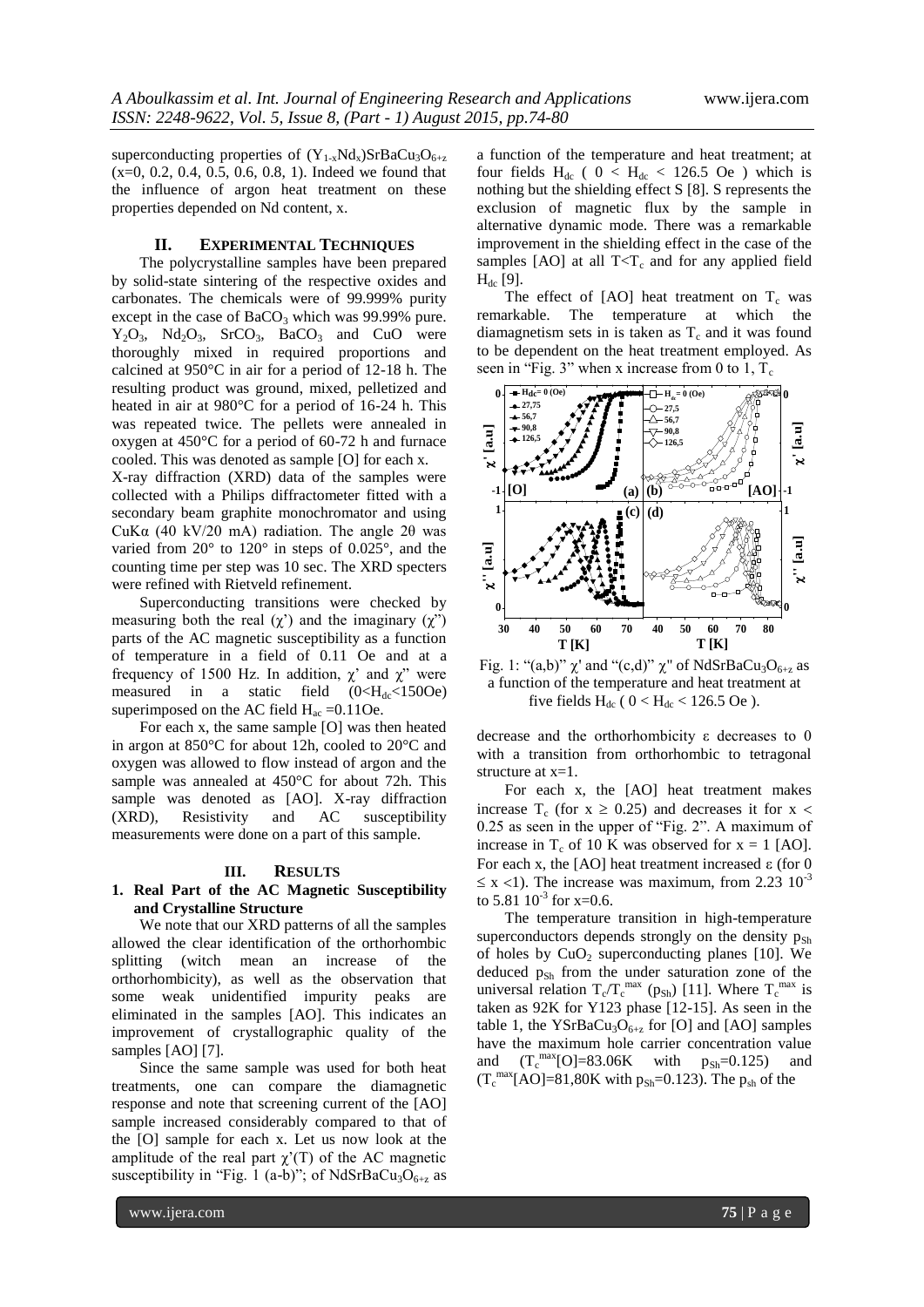

Fig. 2 Variation of the orthorhombicity  $\varepsilon$  "(a)" and T<sub>c</sub> "(b)" as a function of x and heat treatments of  $Y_1$ .  $_{x}Nd_{x}SrBaCu_{3}O_{6+z}.$ 



Fig. 3. The hole-carrier concentrations  $p_{Sh}$  as a function of x and heat treatment of  $Y_1$ .  $_{x}Nd_{x}SrBaCu_{3}O_{6+z}.$ 

samples studied here are illustrated in "Fig. 3". There is a correlation between  $p_{Sh}(x)$  and  $T_c(x)$  in "fig 2".

## **2. Imaginary Part of the AC Magnetic Susceptibility and Irreversibility Line**

As example, the imaginary part  $\chi''(T)$  of AC susceptibility for the sample  $Nd(SrBa)Cu<sub>3</sub>O<sub>6+z</sub>$  as a function of heat treatment [O] and [AO] is shown in "Fig.  $1$  (c-d)".

All samples have sharp superconducting transition width ΔTc measured between 10% and 90% of the height of the  $\chi$ ' signal. The changes observed in the imaginary part of ac susceptibility  $\chi$ " are equally noteworthy. The full width at half maximum (FWHM)  $\Delta T_p$  of the  $\chi$ <sup>"</sup> transitions was smaller in the case of the sample [AO] and the peak  $T<sub>p</sub>$  shifted less compared to that in the case of the sample [O]. An enhancement of the irreversibility line was observed due to argon treatment, when  $H_{dc}$ is plotted as a function of  $t=T_p/T_c$  in "Fig. 4". The data can be analyzed with the help of the following relation



**0,0 0,2 0,4 0,6 0,8 1,0** Fig. 4: H<sub>dc</sub> as a function of  $t=T_p/T_c$  and heat treatment of  $Y_{1-x}Nd_xSrBaCu_3O_{6+z}$ 

 $H=K'(1-t)^n$  [16]. When ln(H) was plotted against ln(1-t), straight line plots were obtained. We note that the argon treatment considerably increases the value of K' and  $n$  in "Fig. 7" indicating an improvement in the pinning properties. K' may be interpreted as the field necessary to reduce the intergranular critical current to zero in the limit of  $T_p= 0$  K. For example, the value of K' was estimated to be 698.41 Oe and 1757.02 Oe respectively for the samples [O] and [AO] in NdSrBaCu<sub>3</sub>O<sub>6+z</sub> (x=1). For x= 0.5 the [AO] heat treatment increased considerably K'[O]= 1.916 KOe to K'[AO]= 25.936 KOe.

"Fig. 4" can be considered as a graph of  $H_{dc}$  as a function of a temperature. As showed, our data is in good agreement with  $H_{dc}$  dependence of temperature as  $H_{dc} \sim (1 - t)^{1.6}$  for sample [AO] and  $H_{dc} \sim (1 - t)^{1.3}$  for sample [O] ( $t=T_p/T_c$ ) "Fig. 5". It is known that the polycrystalline superconductors are arrays of weak links, which behave like Josephson junctions. The temperature dependence of the field that flows through the Josephson junctions was calculated. This dependence can be written in the form  $H_{dc} \sim (1-t)^n$ . The value of n is 2 for superconductor–normal metal–superconductor (SNS) junctions [17], and 1 for superconductor–insulator–superconductor (SIS) junctions [18]. The values of n between 1 and 2 indicate the formation of superconductor–insulator– normal metal–superconductor (SINS) junctions.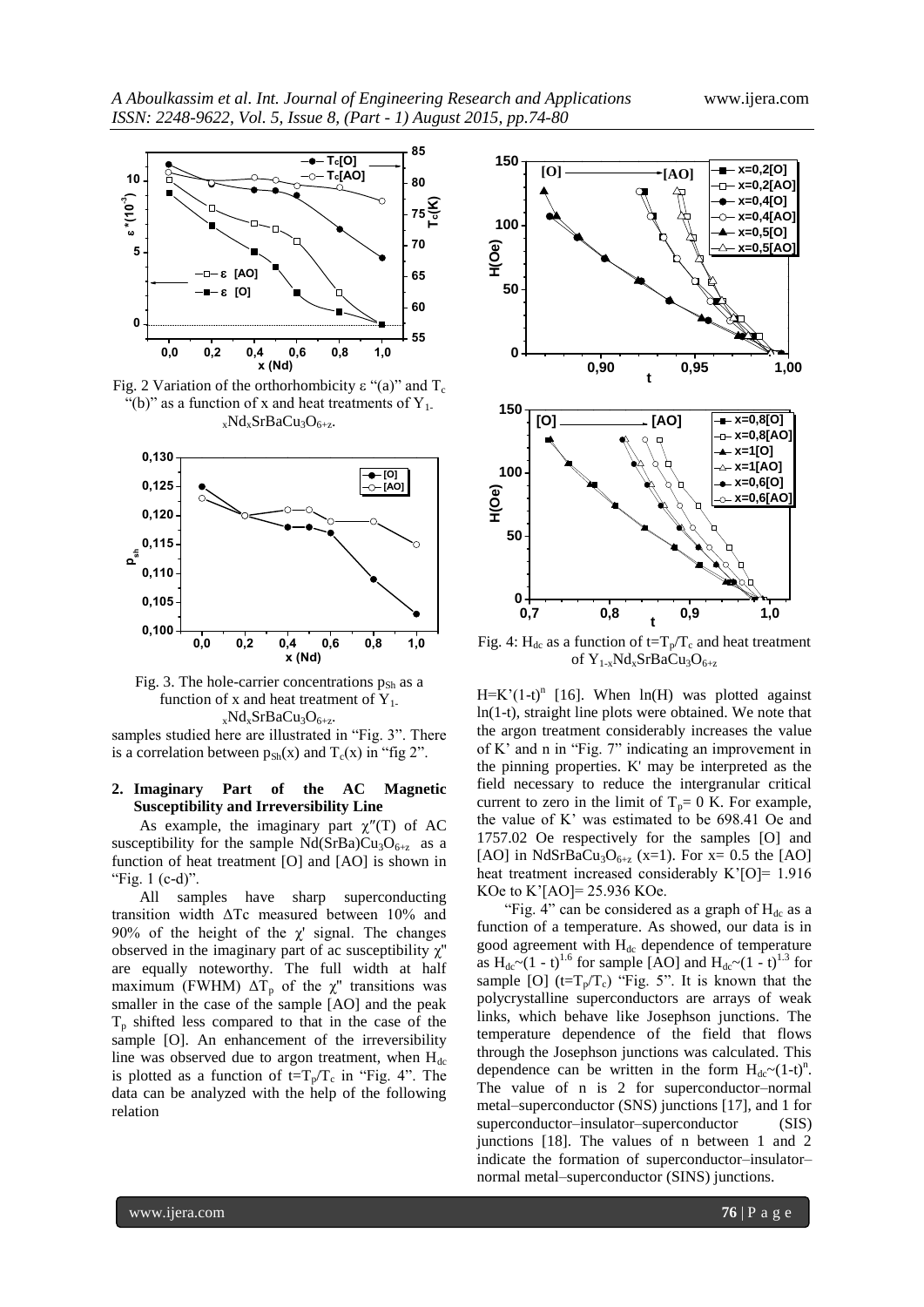As mentioned above for the sample [O] and [AO], the temperature dependence of  $H_{dc}(T)$  is in good agreement with equation  $H_{dc}(T) \sim (1-t)^{1.3 < n < 2}$ corresponding to weak links of SINS type "Fig. 5". "Table 1" show the exact measured values of the superconducting and magnetic parameters of each





#### **3. Resistivity**

**0,00 0,05 0,10** measurement. For example the data points of the The superconducting critical temperature for our samples was also cheeked from resistivity resistivity  $\rho$  for the sample NdSrBaCu<sub>3</sub>O<sub>6+z</sub> [AO] lie clearly below those for the sample  $[O]$  in "Fig 6 (a)". The values of  $T_c$  ( $\rho=0$ ) are in good agreement with those of  $T_c$  ( $\chi'$ ). Note that for a given heat treatment  $T_c$  ( $\chi'$ ) is superior to  $T_c$  ( $\rho=0$ ) by 2 to 3 K with  $T_p$  $(\chi'') \approx T_c(\rho=0)$ . In the normal state, the linear part of  $\rho(T)$  obeys the relationship  $\rho = \rho_0 + \alpha T$ , where  $\rho_0$  is

TABLE (1) Superconducting and Magnetic Parameters of  $Y_{1-x}Nd_xSrBaCu_3O_{6+x}$ .

|                                | $\mathbf 0$ |       | 0.2     |          | 0.4    |         | $\sim$ $\sim$<br>0.5 | - - -            | 0.6   |               | 0.8   |                |                |         |
|--------------------------------|-------------|-------|---------|----------|--------|---------|----------------------|------------------|-------|---------------|-------|----------------|----------------|---------|
| $h$ Treat $[O]$                |             | [AO]  | [O]     | [AO]     | ГOІ    | [AO]    | ſОl                  | [AO]             | ſОl   | [AO]          | [O]   | [AO]           | $\overline{O}$ | [AO]    |
| $T_c(K)$                       | 83.06       | 81.80 | 79.87   | 80.12    | 78.95  | 80.96   | 78.86                | 80.54            | 78.10 | 79.62         | 72.64 | 79.36          | 68.02          | 77.18   |
| $T_p(K)$                       | 81          | 77.8  | 79.7    | 79.6     | 78.4   | 80.5    | 78.6                 | 80               | 76    | 74.5          | 71.7  | 78.5           | 67.3           | 75.5    |
| $\epsilon$ (10 <sup>-3</sup> ) | 9.19        | 10.09 | 6.91    | 8.12     | 5.09   | 7.04    | 4.04                 | 6.66             | 2.23  | 5.81          | 0.89  | 2.23           |                |         |
| K'(Oe)                         | $- -$       |       | 5206.69 | 15537.93 | 956.73 | 3013.44 | 1916.48              | 25936.07 1461.03 |       | 1638.57649.12 |       | 1400.66 698.41 |                | 1757.02 |
| n                              |             |       | . 47    | 1.71     | 1.09   | 1.29    | 1.36                 | 1.90             | 1.35  | 1.53          | 1.29  | 1.21           | 1.34           | 1.53    |
| $\mathbf{p}_{\rm sh}$          | 0.125       | 0.123 | 0.120   | 0.120    | 0.118  | 0.121   | 0.118                | 0.121            | 0.117 | 0.119         | 0.109 | 0.119          | 0.103          | 0.115   |

the residual resistivity extrapolated to  $T=0$  K and  $\alpha$ is the slope d $\rho/dT$ . For example NdSrBaCu<sub>3</sub>O<sub>6+z</sub> [O] has  $\alpha$  =3.7 ( $\mu \Omega$ cm/K),  $\rho_0$  =965 ( $\mu \Omega$ cm). The treatment [AO] reduced considerably these treatment [AO] reduced considerably these parameters; in particular  $\alpha$ [AO] = 1.03 ( $\mu\Omega$ cm/K),  $\rho_0$  $=300$  ( $\mu\Omega$ cm). This indicates a reduction of the interaction of carrier charges with phonons.

It is known that the high-Tc granular superconductors having a well defined superconducting transition temperature, generally display a two step resistive transition  $\rho(T)$  and correspondingly the derivative of the  $\rho(T)$  displays a peak and a tail in the lower temperature side [19]. The peak temperature marks the superconducting transition within the grains and the tail is related to the intergranular coupling.

"Fig.  $6(a)$ " shows the resistive transition behavior of the samples [O] and [AO]. All the samples show metallic behavior in the normal state and a superconducting transition to zero resistance. It can also be seen from these curves that, the normal state resistivity regularly increases from sample [AO] to [O]. More information is gained by plotting the derivative of the resistivity curves of the samples [O] and  $[AO]$ , as shown in "Fig. 6  $(b)$ ". The transition temperature  $T_c$  taken as the maximum of the derivative of the  $p(T)$  curves, is almost the same for all samples [O] and [AO] (see Table 2). All samples show almost a single peak indicating a single superconducting transition in this sample.

Table (2): Results of resistivity and susceptibility measurements of NdBaSrCu<sub>3</sub>O<sub>6+z</sub> for samples [O] and [AO].

| <b>Sample</b> | $T_c(\rho)(K)$ | $T_c(\chi')(K)$ | $T_p(\chi^{\prime\prime\prime})(K)$ |
|---------------|----------------|-----------------|-------------------------------------|
| l IO1         | 67.32          | 68.02           | 67.3                                |
| l [AO]        | 80.70          | 77.18           | 75.5                                |

Thus we believe that the feature of the resistivity curves show that the no superconducting phase exist within the grain boundaries and plays a role of weak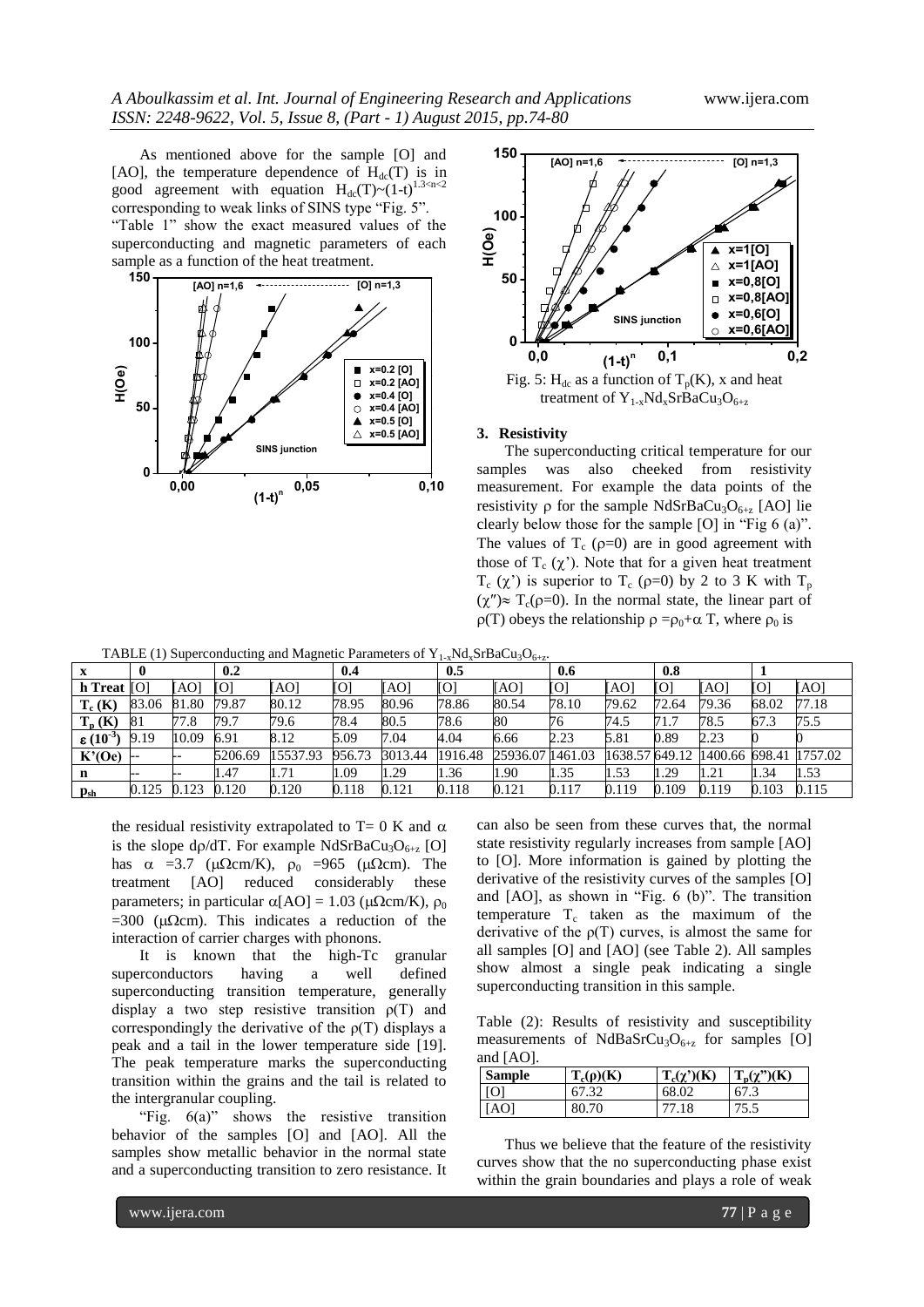links and consequently reduces the intergranular coupling.

#### **IV. DISCUSSION**

In the normal state, the heat treatment [AO] reduced considerably the linear resistivity parameters indicating a diminution of the interaction of carrier charges with phonons.  $T_c(\chi^2)$  and  $T_c(\rho=0)$  were in good agreement for all the samples [9].

A magnetic field harmonically varying in time (to probe the sample) and the lock-in technique (to register the sample's induced magnetic response sensed by a pick-up coil) are often used to study the electromagnetic properties of superconductors. Measurement of the temperature dependence of the complex AC susceptibility is the most common experiment of this type.  $\chi'$  reflect the shielding ability while  $\chi$ " is measure of the magnetic irreversibility. Below T<sub>c</sub>, the sharp decrease in the real part  $\chi'(T)$  is a manifestation of diamagnetic shielding whereas the peak  $T_p$  in the imaginary part  $\chi''(T)$  represents the A.C. losses.







Fig 6 (b): Temperature dependence of the derivative of the resistivity of NdBaSrCu<sub>3</sub>O<sub>6+z</sub> for samples [O] and [AO]



Fig 7: The field K' and the exponent n as a function of x and heat treatment of  $Y_{1-x}Nd_xSrBaCu_3O_{6+z}$ .

Ours measurements of H<sub>dc</sub> versus t=T<sub>p</sub>/T<sub>c</sub> give the curve  $H_{dc}(t)$  called irreversibility line (IL), t decreases as H<sub>dc</sub> increases according to the relationship:  $H_{dc} = K'(1-t)^n[16]$ .

There was a remarkable enhancement of the irreversibility line due to the argon treatment for all x. The reversible area is very wide to [O] and decline for  $[AO]$  "Fig. 4".

**50 100 150 200 250 300** across the SIS junction, which results in the Here the exponent n ranges between 1.3 and 2 in "Fig. 7". Furthermore our polycrystalline samples can be modeled as superconductor—insulator superconductor (SIS) junction consisting of superconducting grains separated by insulating grain boundaries. Any improvement in the intragranular properties will lead to the improvement in the overlapping of the superconducting wave functions improvement of the intergranular  $J_c$  as observed in the case of the [AO] samples when the reversible area decreases. A detailed mathematical description of the SIS junction and the intragranular phenomenon affecting the intergranular  $J_c$  in a polycrystalline Er-123 HTSC system is provided in [20].

**50 100 150 200 250 300** currents vanishes and the two steps in  $\chi'(T)$  (and We note that the argon treatment considerably increases the value of K', in "Fig.  $7$ ", indicating an improvement in the pinning properties. These results are justified by our XRD spectra, with Rietveld refinement, that showed an improvement of crystallographic quality of the samples [AO] [8]. That means an enhancement of the quality of the grains and intergrain contacts and coupling by Josephson junctions. This argument is justified by the fact that the difference between inter- and intragrain peaks in  $\chi$ <sup>2</sup>(T)) merge [21] as in our case in "Fig. 1".

> When x increase from 0 to 1,  $\varepsilon$  decreases to 0 with transition from orthorhombic to tetragonal structure.  $\varepsilon$ [O] decreases with T<sub>c</sub>[O]. However, Tc[AO] decreases with ε[AO] until x=0.2, increases for x=0.4 and after it decreases by 10 K to 77.2 K for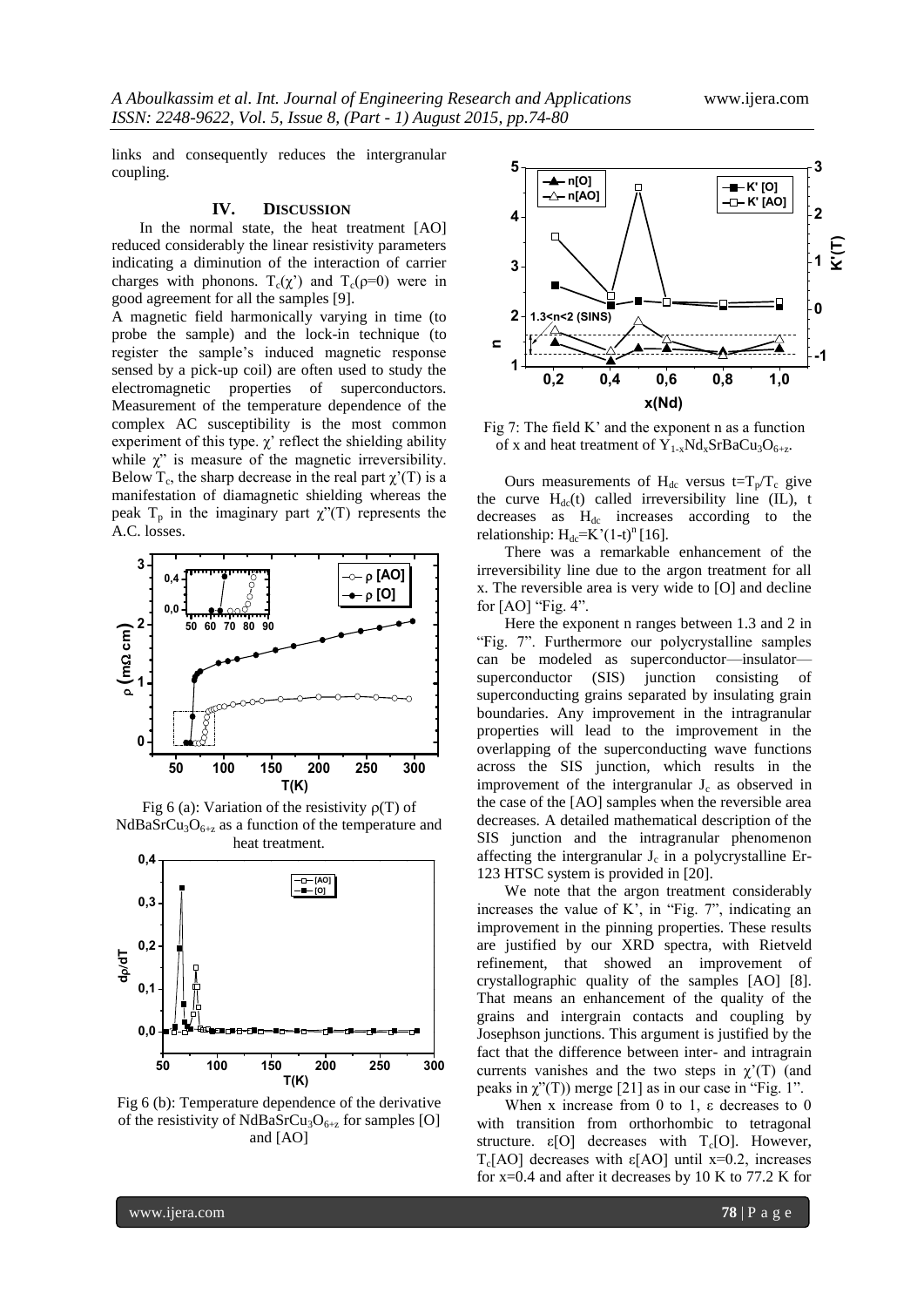$x=1$  [AO] in "Fig 3". The crystalline parameter b is constant but a (and c) increase [8] indicating an increase of the number of oxygen atoms by chain (NOC) along a axis leading to a decrease of  $\epsilon(T_c [O])$ from orthorhombic toward tetragonal structure for  $x=1$  [O].

For each x, the [AO] heat treatment increases the orthorhombicity  $\varepsilon = (b-a)/(b+a)$  (for  $0 \le x \le 1$ ),  $T_c$  (for  $x>0.2$  and by 10 K for  $x=1$ ) and the distance d[Cu(1)- $(Sr/Ba)$ ] (decrease T<sub>c</sub>) for  $x < 0.25$  and decrease it (increase  $T_c$ ) for  $x > 0.25$ . This enhance the transfer of the holes from chains along b axis to the superconducting plans Cu (2)-O2 via the apical oxygen  $O(1)$  along c axis and  $T_c$ . Here, the [AO] heat treatment makes decreases a and increases b. This increases the (NOC) along b axis (decrease the cationic disorder, of Y/Nd on the Ba/Sr site, along c axis and increase the anionic order in the basal plane) leading to an increase of the number  $p_{sh}(x)$  of holes by  $Cu(2)-O<sub>2</sub>$  superconducting planes and  $T<sub>c</sub>$ . The decrease of  $d[Cu(1)-(Sr/Ba)]$  distance for x>0.25 in [7] can be seen as an argument in the increase of the formation of the Cooper pairs and the increase in  $p_{sh}$ and  $T_c$ .

At low temperatures in the vortex state, pinning of the flux lines may be very effective; it weakens when approaching the critical temperature, where depinning may lead to dissipation. For each x, the [AO] treatment increase the number of vacant sites O(5), along a axis in the basal planes, which act like pinning centers of the vortex and increase the area under the irreversibility line in "Fig 4".

The two arguments (cationic and anionic disorders) suggests that the superconducting coupling (i.e. the Josephson coupling) between the grains has been improved by argon heat treatment. They are justified





Fig. 8: Correlation between (a)  $\delta T_c$  $=T_c[AO]-T_c[O]$  and  $\delta K'$ , (b)  $\delta \epsilon$  and  $\delta K'$  as a function of x and heat treatment of  $Y_1$ .  $_{x}Nd_{x}SrBaCu_{3}O_{6+z}.$ 

here by the five remarkable correlations observed between  $T_c(x)$  and the number of holes  $p_{sh}(x)$ , between  $\delta T_c(x) = T_c[AO]$ - $T_c[O]$  and  $\delta \epsilon(x) = \epsilon[AO]$  – ε[O] in [7], between  $\delta K'(x)$  and  $\delta T_c(x)$  in "Fig. 8 (a)" andbetween  $\delta K'(x)$  and  $\delta \varepsilon(x)$  in "Fig 8 (b)" and on the other hand, between  $T_c(x)$  and the volume of the unit cell  $V(x)$  in [7]. The later show a rearrangement of the unit cell volume witch control  $T_c$ . So the structural and superconducting properties are correlated with the effect of argon heat treatment. Hence we are tempted to believe that the changes (increase or decrease) observed in  $T_c$ , need not be related only to the ionic size of the rare earth

Nd but rather to a combination of several factors such as changes in the  $d[Cu(1)-(Sr/Ba)]$  distance, cationic and oxygen disorders, hole density etc.

#### **V. CONCLUSION**

quality of the grains and intergranular coupling and<br>the pinning properties, respectively, as a result of the<br>improvement of crystallographic quality of these  $\begin{array}{c}\n\bullet \\
\bullet \\
\bullet\n\end{array}$  **remarkable improvement in the critical current density**  $J_c$  **are explained by the improvement of the 0** samples. These results are the outcome of interplay **1** quality of the grains and intergranular coupling and  $2 \sim xNd_x/SrBaCu_3O_{6+z}$ . In the samples [AO], the **3** treatment procedure to optimize superconducting The present studies indicate a simple heat properties of the high  $T_c$  superconductor  $(Y_1)$ . density  $J_c$  are explained by the improvement of the the pinning properties, respectively, as a result of the between cationic disorder along the c axis and oxygen disorder in basal plane. In the samples [O], we are in presence of a cationic disorder of Nd on (Sr/Ba) sites that induced an anionic disorder of oxygen's chains in basal plane. Whereas anionic order dominates in the samples [AO] in agreement with the previsions of [5-6].

> A combination of several factors such as decrease in  $d[Cu(1)-(Sr/Ba)]$  for  $x> 0.2$ ; increase in cationic and chain oxygen ordering;  $p_{sh}$  and in-phase purity for the [AO] samples may account for the observed data. These results complete those in [9].